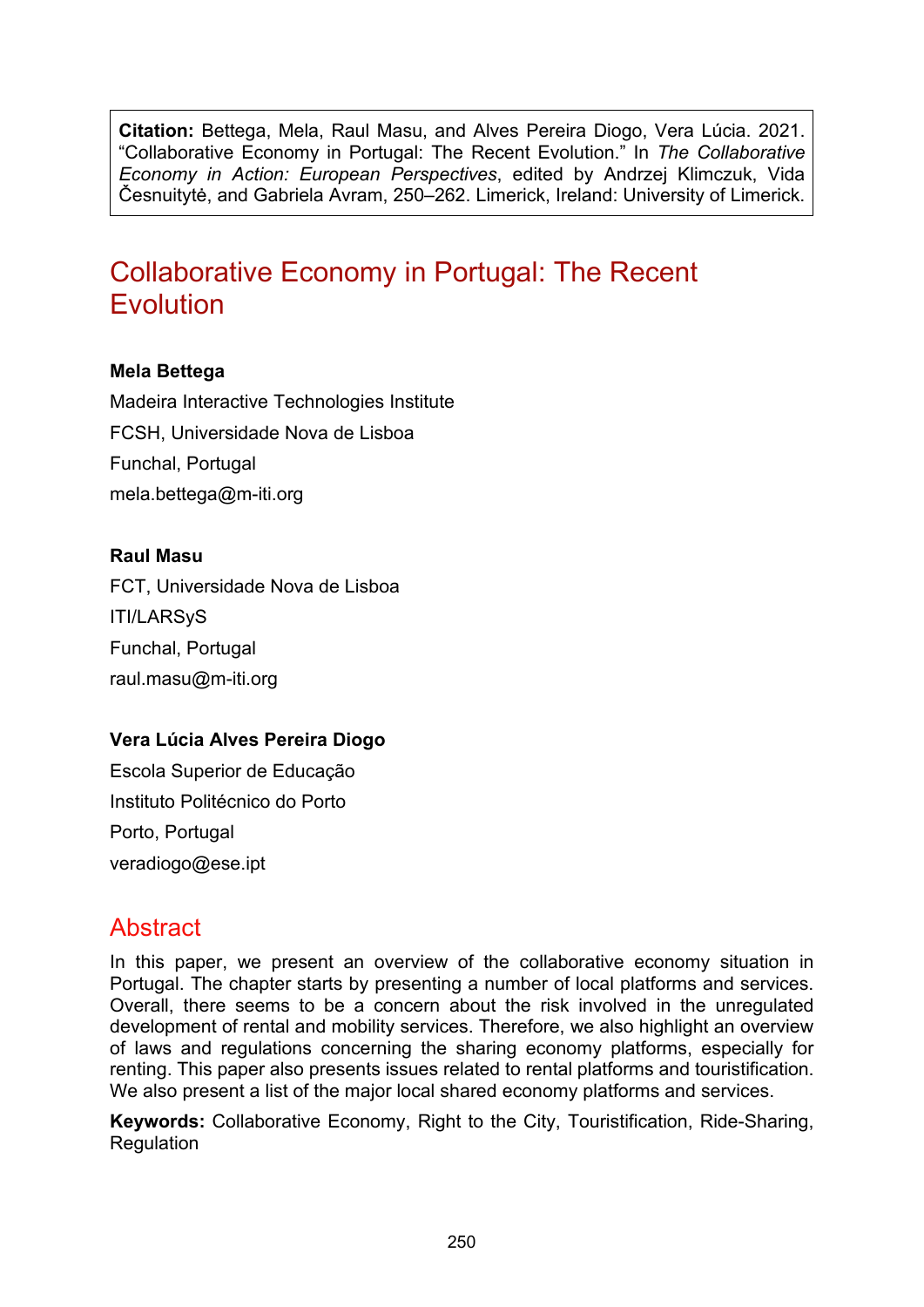### Introduction

The main aims of this report are to understand what realm of practices can be considered part of the collaborative economy in Portugal, where social and solidarity economy has an established tradition and degree of institutionalization. Our main hypothesis is that the latter overshadows the first both in academic research and in public institutions and its regulations, which leaves the collaborative economy practices out of the scope of the national statistics. Nevertheless, in the last years, due to the rising impact of the collaborative economy in Portugal, the public debate around it led to the first attempts of regulation of this sector.

# **Definition**

This section presents an overview of the state of the collaborative economy in Portugal from a broad contextual perspective. We start by presenting the Portuguese situation within the European context. Afterwards, we provide some legal frames about the topic. According to the "Study to Monitor the Economic Development of the Collaborative Economy at sector level in the 28 EU Member States Final Report" (Publications Office of the European Union 2018a), in 2016, the overall market size of sharing economy in Portugal rounded around EUR 265 million. The count of people employed by the sharing economy was about 8,400, the contribution to national GDP weighted 0.14%, and people employed by the collaborative economy were 0.17% of the working population. These data rank Portugal within the lower middle range of all Member States. According to the main source, the ratio of platforms per 1 million inhabitants (0.68) ranks below the EU average as well (Publications Office of the European Union 2018a). According to Eurobarometer (PublicOpinion: European Commission 2018), only 17% of Portuguese have ever used services offered through collaborative platforms, ranking last in the EU-28 countries.

It was not possible to find an official definition of a collaborative economy for Portugal. This absence might be related to the fact that the social economy is the legal framework ("Lei 30/2013, 08.05.2013" 2013), institutionally supported by the state. These more consolidated organizational forms have significant weight in the economy, as well as a strong presence in the communities, which contribute to the collaborative economy to be overlooked by public entities. Nevertheless, in grey literature, it is possible to spot some references to the sharing economy and related topics. For example, the report on Portugal budgeting (Relatório do Orçamento do Estado, 2018 (State Budget Report)) seems to reflect an overall positive attitude toward the potential of the sharing economy (and smart cities) in relation to fighting climate change and enhancing the quality of life. In particular, this document proposes to support (and eventually co-finance) living labs for decarbonisation that would promote solutions including, among others: soft and electric mobility, shared mobility and public transport, logistics, energetic efficiency of buildings, renewable energy, water, and waste management (Relatório do Orçamento do Estado, 2018 (State Budget Report). More recently, the importance of the collaborative economy, and more specifically, collaborative economy mediated through digital platforms, has been mentioned in the governmental plan to support the circular economy in Portugal (Diário da República, 1.<sup>a</sup> série, N.º 236, 2017 (Journal of the Assembly of the Republic)).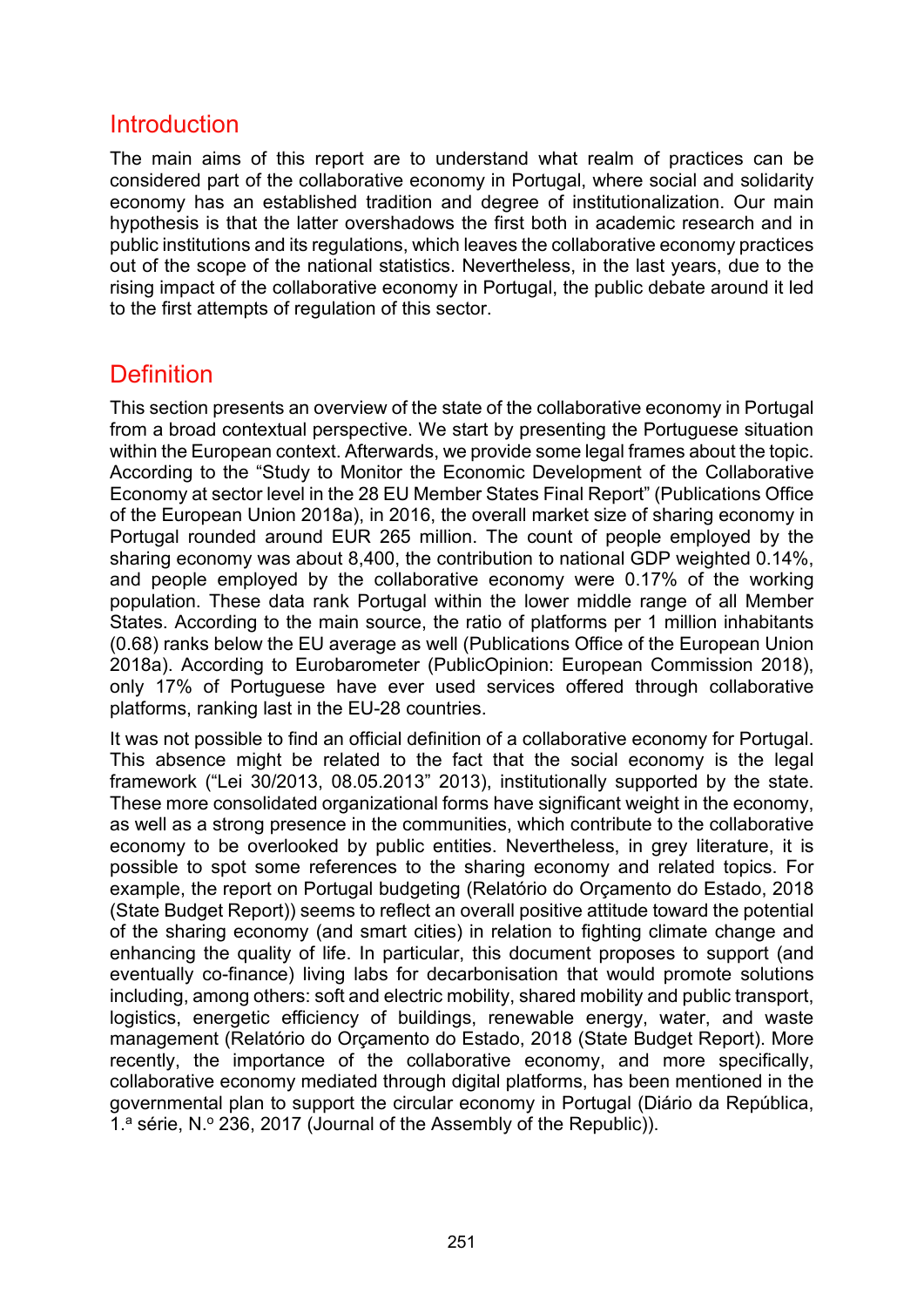# Key Questions

The main questions we address in this report aim to reflect on the specificity of the Portuguese collaborative economy situation.

We focus on three mains aspects: the specific local players and their topic of interest, the specific Portuguese legislation, and the urbanistic issue related to short-term renting services.

Therefore, we propose the following questions:

- What are the main local collaborative economy players in Portugal?
- How did Portuguese legislation address the main social and economic concerns connected to the increasing adoption of sharing economy platforms?
- What is the impact of short-term renting services on the major cities, in particular Lisbon?

# **Examples**

In the last years, a number of Portuguese collaborative economy platforms have emerged. In this section, we present a list that includes the main players. This list has been obtained with systematic online research conducted in 2019. The research was conducted using an online search engine (google.pt) in an anonymous web browser geolocalized in Portugal, using both keywords in English and in Portuguese, including "economia da partilha," "economia partilhada," "economia colaborativa," "sharing economy," and "collaborative economy." We identified 22 main players. In the next paragraph, we present an overview of these services. Most of the players are clustered around the following areas: mobility, food, book, services. The remaining players are a platform to help people to find medium-term rent and a website that aggregates circular/sustainable economy projects. All the players are enlisted in Table 1. In the development's session, we will compare and discuss the situation of these 22 players in 2020.

#### **Mobility**

Mobility is by far the most populated category of sharing economy services, counting eight players operating in this context—these services range from bike-sharing to rental car and taxi.

Many services are related to the use of cars, including two carpooling services, two car-rentals, and one car-sharing. The two carpooling services are "Boleia" and "Via Verde Boleias." "Boleia" is a Portuguese carpooling platform that was launched in 2015. It was the first carpooling service as, at the time, there was no other platform in the country. "Via Verde Boleias" is a Carpooling platform that also acts in partnership with big events, offering benefits (e.g., free parking) for drivers that carpool. Organizations (e.g., universities) can create close groups to organize carpooling between members.

The two car-rentals services are "Booking Drive" and "Car amigo." "Booking drive" hosts both traditional car-rentals and people renting their own private car, while "Car amigo" only rents users' private car. "Drive-now" is a car-sharing service active in Lisbon, recently it has been acquired by an international car-sharing company also operating in Germany, Austria, and Belgium.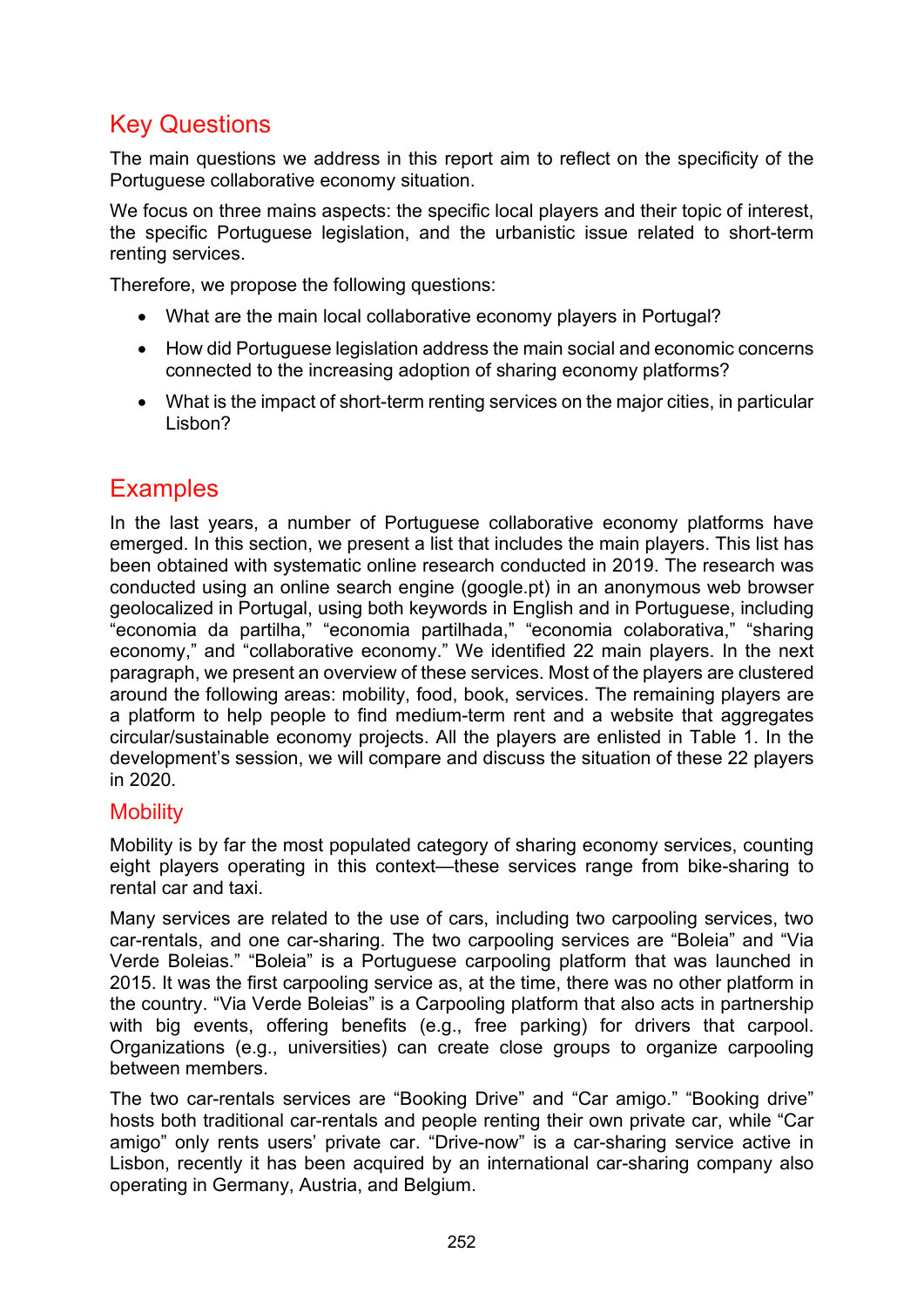Another mobility service is a taxi service. "Izzy move" was created by one of the biggest associations of cab drivers of Portugal in order to compete with Uber and similar services. The platform incorporates most of its competitors' features, including anticipates price, covers all the national territory, tracks the whole trip with GPS, allows a variety of payments.

To conclude, there also is a bike-sharing actor. "Gira" is the only bike-sharing service we included; it has been active in Lisbon since 2017 and offers both regular and electric bikes.

#### Food

The second-biggest category we identified concerns food. We found four players related to food services, including two delivery food services, meal intermediation and a local farmers network that sells vegetables and fruits using an online platform.

"Bring eat" and "Comer em casa" are the two food delivery services. Currently, Bring Eat is active in three cities in Portugal (Coimbra, Funchal, and Viseu). While "Comer em casa" serves 21 services, including Porto, Braga, Coimbra, and other smaller cities.

Both the services are food delivery service platforms that give the possibility to order food both through the platform and through telephone. These are two small but interesting examples because workers engaged in the delivery seem to be employed by the platform (or by the restaurants) in opposition to what occurs with other services such as Foodora or Glovo. Another peculiar aspect is that the platform services are accessible, also calling a telephone number. This aspect may reflect a sort of cultural preference toward less strongly mediated interactions.

"Eat Tasty" and "Portuguese Table" are two meal intermediation services. "Eat Tasty" connects home cooks, riders, and people that want to receive a home-cooked meal at the workplace. Active only in Lisbon. "Portuguese Table," on the contrary, is active in nine cities. It is a platform allowing hosts to receive (paying) guests for a shared meal at their place.

The food-related service is "Prove," a local farmers network that sells vegetables and fruits through an online platform. It was Developed under the EQUAL initiative, with pilot projects starting in 2006. Currently, it has active groups in twelve of the eighteen districts of the country.

#### Books

Two services are related to books. "Book in Loop" is a platform that manages the selling and buying processes of second-hand schoolbooks. Sellers receive 20% of the cover price, and buyers pay around 40% of the cover price. A collection and quality control service back the platform. In 2017, they processed 70,000 books. In early 2019 the founders of "Book in Loop" have to launch a similar service for university books (uniloop). Further detail will be presented in the developments section.

"Winking book" is a bookcrossing platform. Unwanted books are registered on the platform and used as an alternative currency. The exchange is done directly by the platform users by mail.

#### **Services**

We clustered under the label of "services" crowdlending services for enterprises, a platform to allow professionals to sell their services and a B2B delivery.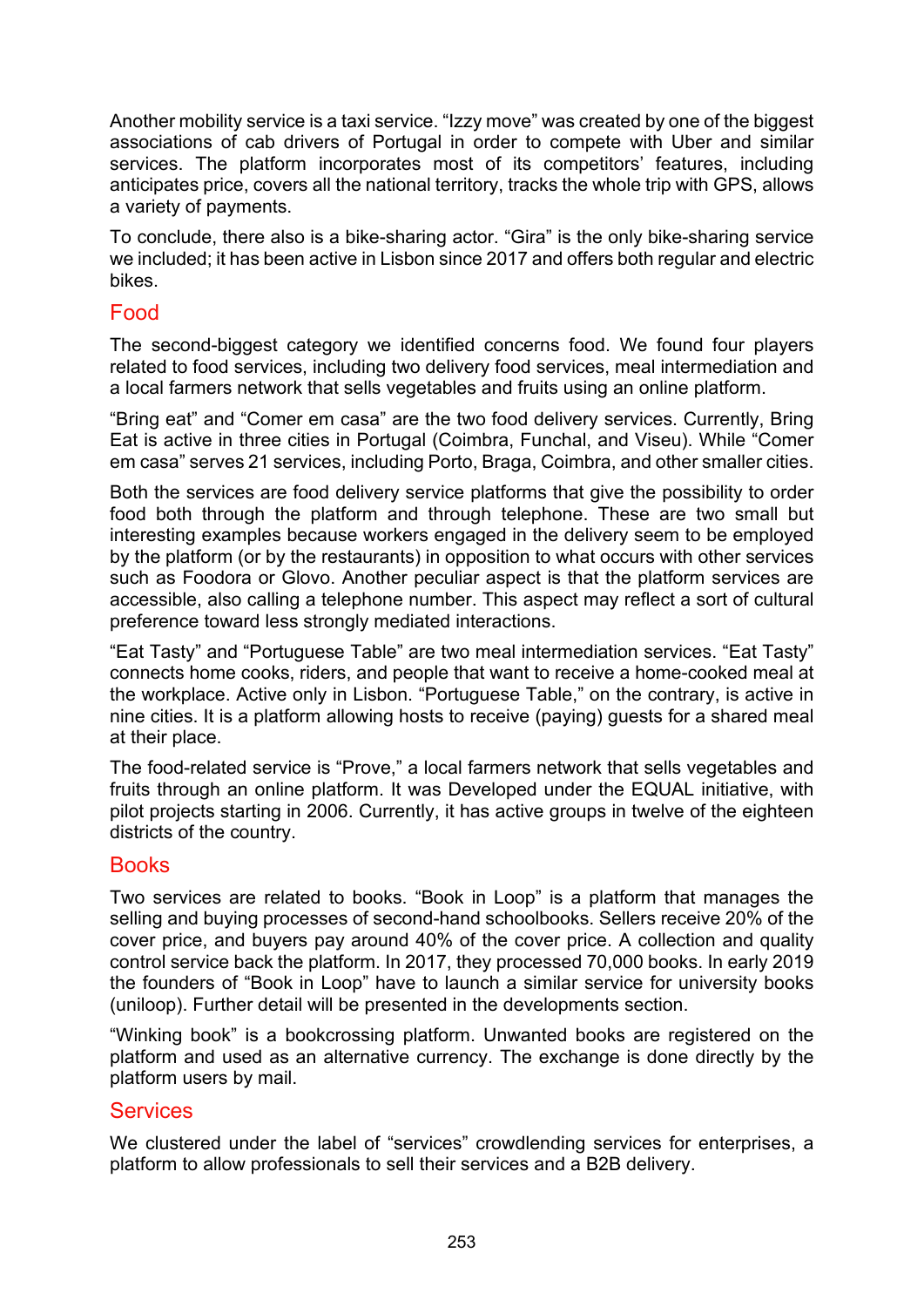"Zaask" is a platform whose objective is to allow professionals to sell their services; on average, it seems to target and attract qualified professionals. "Raise" and "Portugal crowd" are two crowdlending services; the first is for enterprises, while the second is for real estate. To conclude, "MUB Cargo" is a B2B delivery.

#### Rent

"Uniplaces" is the only medium-term rent sharing economy platform. The aim of this platform is to help people to find medium-term rent. The service is designed to help people looking for 6–9 months rents, and it typically targets Erasmus students. The company has been founded in Lisbon, and now it is quoted several million.

#### Circular Economy Aggregator

"Circular economy" is a website that aggregates circular/sustainable economy projects (workshops, in particular). This website mirrors an idea of "digital" based on the motto "go online to get offline," that exists in Portugal: a basic information exchange system, with the main goal of allowing people to meet face-to-face or via telephone to get additional information needed.

|                  |  | Table 1. The List of the Main Local Collaborative Economy Services Active in |  |  |
|------------------|--|------------------------------------------------------------------------------|--|--|
| Portugal in 2019 |  |                                                                              |  |  |

| Local<br><b>Players</b>     | <b>Description</b>                                           | <b>URL</b>                         | <b>Note</b>                                                                                                                                                                          |
|-----------------------------|--------------------------------------------------------------|------------------------------------|--------------------------------------------------------------------------------------------------------------------------------------------------------------------------------------|
| Circular<br>Economy         | Website that aggregates<br>sustainable economy<br>projects   | www.circulareconomy<br>.pt         | Five ongoing listed projects, most<br>of which based in Lisbon.<br>Co-supported the communication<br>project of the TV news program:<br>www.epraamanha.pt                            |
| Raise                       | Crowdlending service for<br>enterprises                      | www.raize.pt                       |                                                                                                                                                                                      |
| Portugal<br>Crowd           | Crowdlending service for<br>real estate                      | http://portugalcrowd.p<br>t        | $\overline{a}$                                                                                                                                                                       |
| Uniplaces                   | Platform to help people<br>to find medium-term rent          | www.uniplaces.com                  | The service is designed for 6-9<br>months rents, typically targets<br>Erasmus students.                                                                                              |
| Gira                        | Bike-sharing                                                 | www.gira-<br>bicicletasdelisboa.pt | Active in Lisbon since 2017<br>Offer and electric bikes                                                                                                                              |
| <b>Boleia</b>               | Carpooling                                                   | www.boleia.net                     | Founded in 2015, at the time there<br>was no other platform in the<br>country                                                                                                        |
| Via Verde<br><b>Boleias</b> | Carpooling                                                   | www.viaverde.pt/parti<br>culares   | Carpooling platform that also acts<br>in partnership with big events.<br>Organizations (e.g., universities)<br>can create close groups to<br>organize carpooling between<br>members. |
| Zaask                       | Platform to allow<br>professionals to sell their<br>services | www.zaask.pt                       | Attract qualified professionals.                                                                                                                                                     |
| <b>MUB</b><br>Cargo         | <b>B2B delivery</b>                                          | www.mubcargo.com/<br>pt/           | They present themselves as the<br>Uber of national/international B2B<br>delivery.                                                                                                    |
| <b>Bring Eat</b>            | Food delivery service                                        | www.bringeat.pt                    | Serve 3 cities                                                                                                                                                                       |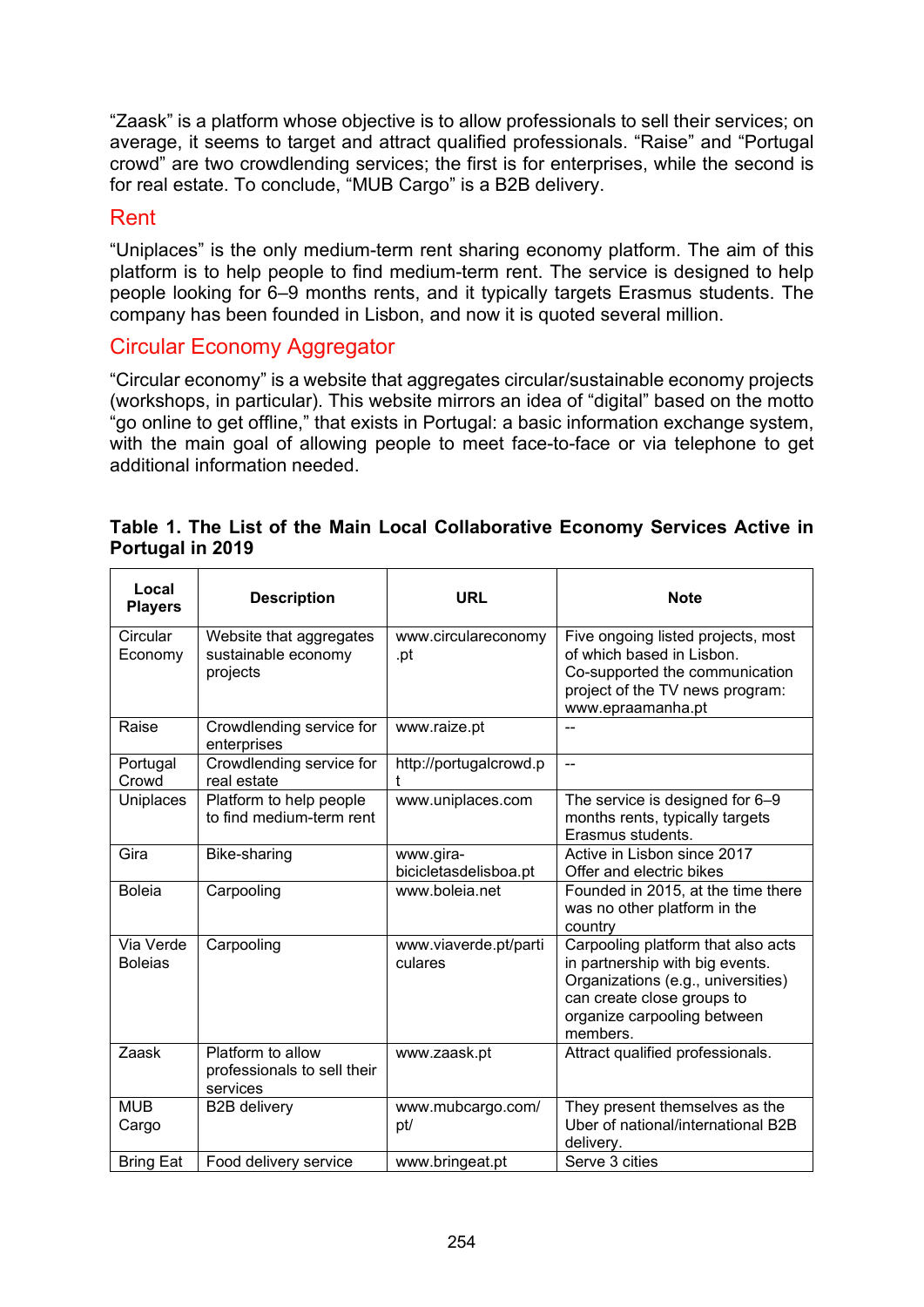|                                            |                                                                                            |                                 | Workers engaged in the delivery<br>seem to be employed by the                                                                           |
|--------------------------------------------|--------------------------------------------------------------------------------------------|---------------------------------|-----------------------------------------------------------------------------------------------------------------------------------------|
|                                            |                                                                                            |                                 | platform (or by the restaurants)                                                                                                        |
| Comer<br>em Casa                           | Food delivery service                                                                      | www.comeremcasa.c<br><b>om</b>  | Serve 21 cities                                                                                                                         |
| Portugues<br>e Table                       | Meal intermediation                                                                        | https://portuguesetabl<br>e.com | A platform allowing hosts to<br>receive guests for a shared meal.<br>Active in nine cities.                                             |
| Eat Tasty                                  | Meal intermediation                                                                        | https://eattasty.com/h<br>ome   | The platform connects home<br>cooks, riders, and people that<br>want to receive food at the<br>workplace. Active only in Lisbon         |
| Book in<br>Loop                            | Platform managing the<br>selling and buying<br>process of second-hand<br>schoolbooks       | www.bookinloop.com              | Sellers receive 20% of the cover<br>price, and buyers pay around 40%<br>of the cover price.                                             |
| Winking<br>book                            | Bookcrossing platform                                                                      | www.winkingbooks.co<br>m        | The platform is free of charge.                                                                                                         |
|                                            | Cowork                                                                                     |                                 | There is an extensive presence of<br>co-working spaces. The<br>phenomenon seems to be<br>particularly extended in the biggest<br>cities |
| <b>PPL</b><br>Crowdfun<br>ding<br>Portugal | Crowdfunding                                                                               | https://ppl.pt                  | Online platform that provides<br>support for all types of<br>crowdfunding campaigns.                                                    |
| Booking<br><b>Drive</b>                    | P2P (and traditional) car<br>rental                                                        | www.bookingdrive.co<br>m/en     | Both traditional car rental and<br>people renting their own private<br>car                                                              |
| Car<br>Amigo                               | P <sub>2</sub> P car rental                                                                | www.caramigo.eu                 | Only rent individual and private<br>users' cars                                                                                         |
| Drive-<br><b>Now</b>                       | Car-sharing                                                                                | www.drive-now.com               | The service is active in Lisbon,<br>Recently, an international car-<br>sharing company bought it.                                       |
| Izzy Move                                  | Platform to book taxi                                                                      | www.izzymove.pt                 | Created by a cab drivers<br>association of cab                                                                                          |
| Prove                                      | Local farmers network<br>that sells vegetables and<br>fruits through an online<br>platform | www.prove.com.pt/w<br>ww/       | Developed under the EQUAL<br>initiative<br>Has active groups in twelve of the<br>eighteen districts of the country.                     |

Source: Own elaboration.

# **Context**

The majority of spread narratives around the sharing economy tend to stress its potential in terms of economic growth and eco-sustainability. Members of the government express similar positions as well; for example, in an interview carried on in the context of a European project, the Ministry of the Economy declared that "Overall the government is working to reduce barriers for collaborative economy platforms, to make Portugal more attractive for international and domestic players" (Publications Office of the European Union 2018a).

Despite these narratives, Portugal is increasingly intervening to regulate this sector, in particular around short-term rental and shared mobility.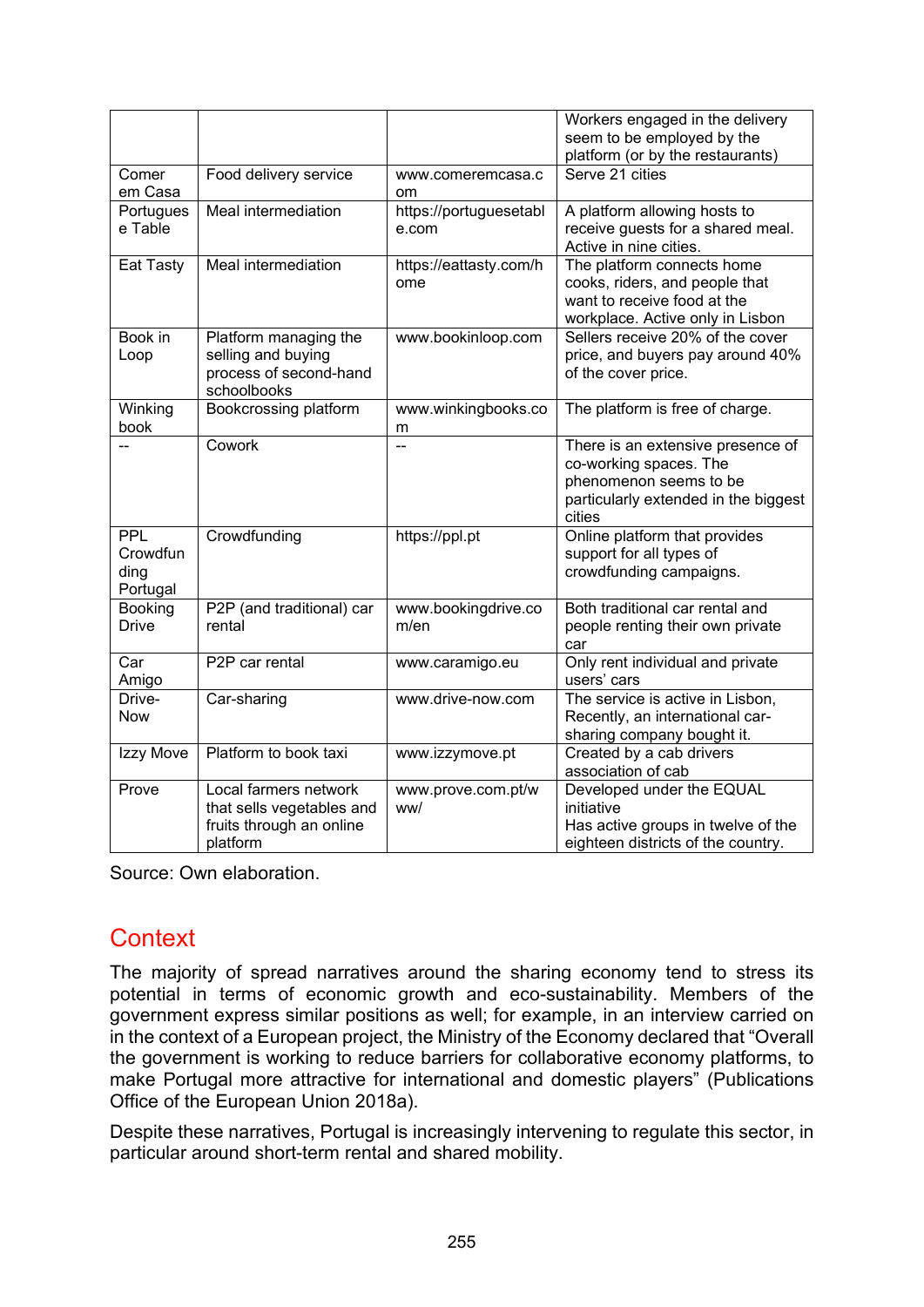### Peer-to-Peer Accommodation and Short-Term Rentals

For several years, in Portugal, to open a short-term rental activity, people had to register it in the local government offices. Moreover, owners have to install on the outside of the premises a board with the national logo of the short-term rental: "AL" that stands for Alojamento Local (Local Accommodation). In 2018, short-term rent platforms (e.g., Airbnb, HomeAway) were additionally regulated to try to avoid the biggest speculations, to limit conflicts with the neighbours and to try to preserve the authenticity of traditional neighbourhoods. New hosts will have the possibility to rent a maximum of 9 (7 in several areas) flats. Also, municipalities will have the power to decide whether an area of the city is already over-exploited by this kind of business. In this case, they will have the power to prevent new openings from preserving local identity. To install a new hostel in a condominium inhabited by other people, they will need to give their consent. Moreover, in case the misuse of a short-term rental flat would disturb the regular use of the space, condominium inhabitants will have the possibility to present a collective complaint to the municipality (Patricío 2018). This complaint could eventually lead to the obligation of closing the short-term rental. Hosts will have to provide each rented flat with additional civil insurance and will be held responsible for the eventual damages that their guests will cause to the common spaces (Patricío 2018). Since 2017, people renting through short-term rental platforms have to pay taxes. Up to 200,000 EUR, they pay taxes on 35% of the revenues; 65% of the revenue is not taxed because this amount is considered the percentage of costs covering the expenses needed for running the business (Regime de Tributação 2018).

#### **Mobility**

In 2015, the Court of Lisbon prohibited Uber Pool, Uber POP, and similar platforms from providing transportation services (Pimentel 2015). In 2018 Portugal regulated Uber/Cabify/Taxify and similar services. The new law is restricting the possibility to become a driver to people having a driving licence for at least three years, driving cars having less than seven years. Also, drivers will have to obtain a specific certificate of "driver of a vehicle operating through digital platforms." To do that, they will have to attend 50 hours theoretical-practical course delivered by driving schools. The topics of the course are interpersonal communication, driving technique, drive-related legislation, and first aid. The course and the resulting certificate cost around 300 euro, setting, therefore, an entry cost for accessing the driving platform. Also, for specific demographics, 300 EUR is not a small amount of money, as in Portugal, the minimum wage rounds around 600 EUR. Even more importantly, taxi drivers have to have an employment contract (max 10 hours driving each day, regular and fixed payment) with a company that will intermediate the service with the platform. On the other side, Portugal is preventing Uber drivers from "rating" passengers to avoid possible discrimination (Nunes 2018).

The experience with bike and electric scooter-sharing provides a good example of the divided approach of the Lisbon administration toward new mobility solutions.

In 2018, Obike (a bike-sharing company) launched its dockless service in Lisbon but was forced out by the municipality because people using the service were not complying with the parking rules. The city council gave the company some time to fix the problem, and then, as the company did not enforce their requests, the local police physically removed the Obike bikes from the city. On the other side, currently, Lisbon is invaded by dockless electric scooters, and at the beginning of 2019, the municipality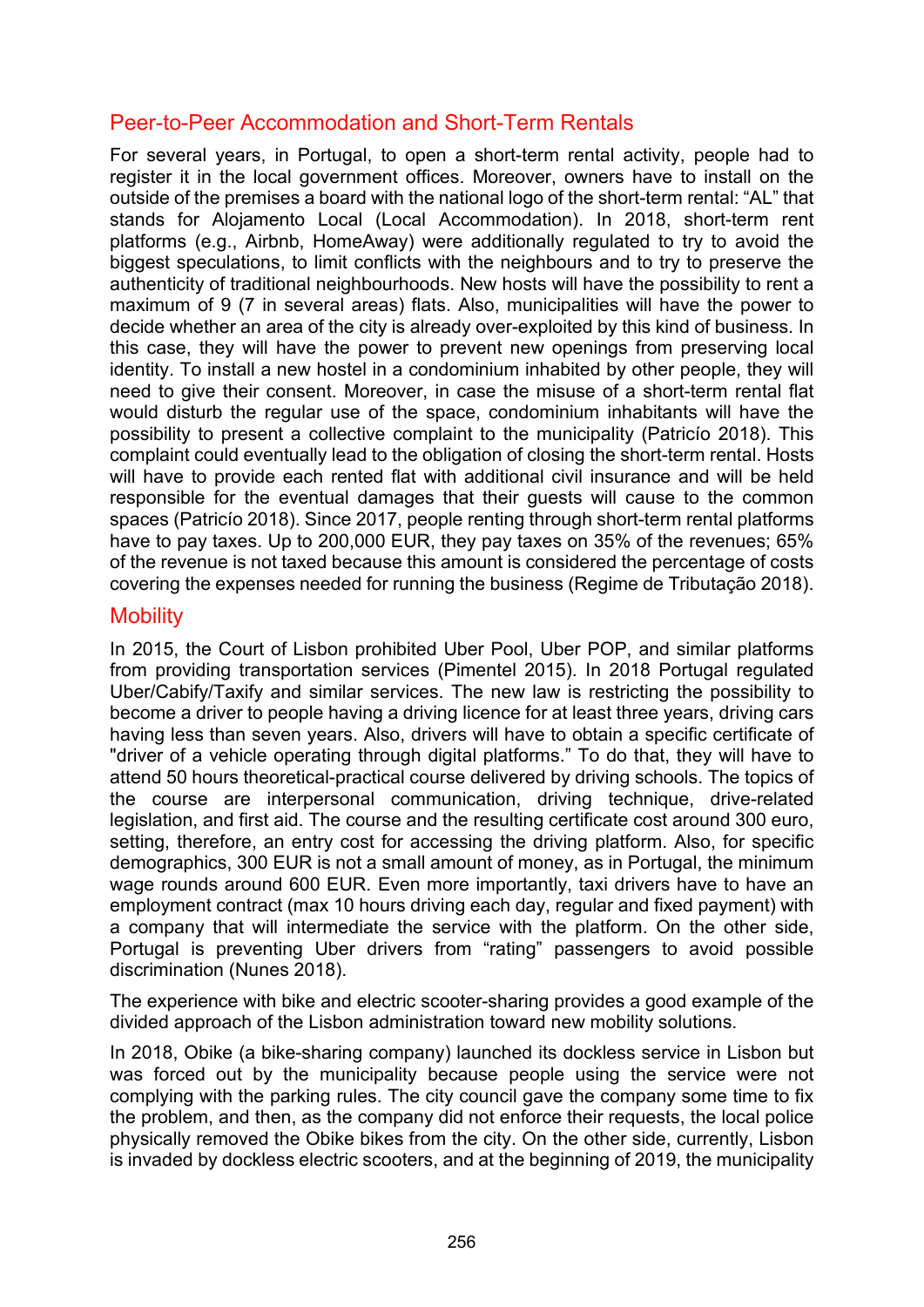allowed the presence of Jump (Uber dockless bike-sharing, working with Uber app). Apparently, Lisbon is the city Uber chose to launch the service in Europe.

The position of the municipality could be described by the words of a representant of the mobility department of Lisbon: "The Lisbon Municipal Council welcomes the shared solutions, whether they are for cars, bicycles or other transport (...) We want this kind of services in the city, but it is necessary to define rules that allow good coexistence between all elements of the mobility ecosystem" ("Tudo o que correu mal com as bicicletas partilhadas em Lisboa," 2018 (Everything that Went Wrong with Shared Bicycles in Lisbon). Regarding bicycles and other active forms of transportation, the "Active Mobility Strategy," launched in March 2019, might be an opportunity, given the government's commitment to achieving 10% of daily commuting by bicycle in the cities, and 7.5% at the national scale (it is currently 1%) ("Estratégia Nacional para a Mobilidade Ativa," 2019 (National Strategy for Active Mobility)).

### **Developments**

Overall, the scale-up ecosystem is growing "twice as fast as the European average" (Publications Office of the European Union 2018a). Although the usage of collaborative platforms is not widely adopted among the Portuguese population, 50% of people that use them tend to substitute traditional channels rather than using both systems (while the EU28 average is 32%) (PublicOpinion: European Commission 2018).

According to a "Study to Monitor the Economic Development of the Collaborative Economy at sector level in the 28 EU Member States" (Publications Office of the European Union 2018a), in 2016, the accommodation sector employed the highest number of persons (4,696). The transport sector is considerably smaller, employing 2,161 people. Nevertheless, the percentage of Portuguese people using transport platforms is higher (12%) than the percentage of Portuguese using accommodation platforms (9%). Finally, finance and online skills platforms display only 567 and 961 workers, respectively. The accommodation sector generated the highest revenues with more than 120 million, followed by the finance sector (71 million), transport registered 39 million and the online skills sector 35 million (Publications Office of the European Union 2018a).

One major issue, mainly in the larger cities of Lisbon and Porto, is the displacement of populations, given to the lack of rent-controlled housing and speculation in the housing market, related to gentrification and touristification (Queirós 2015). Touristification of the main cities (Lisbon, in particular, and on a smaller scale, Porto) are possibly the country's major challenge connected to the sharing economy. On one side, before this process started, about 30% of the buildings suitable for living habitation were empty in the historical centre of Lisbon (Publications Office of the European Union 2018b). On the other side, according to Moody's agency, this led to a 50% increase in real estate prices between 2012 and 2018, while salaries only increased by 10% (Lourinho 2019).

In Lisbon and Porto, rent prices are now prohibitive (Godinho 2019) if compared to Portugal minimum income (which was fixed around 600 EUR in 2020) (PORDATA 2020), while short-term rental apartments seem to be everywhere (e.g., Cocola-Gant and Gago 2019, Ferri de Camargo Paes 2020). The appetite for profits with housing combined with the flexibility of the house rent market legislation has led to a series of evictions of tenants from their homes in both cities. In Porto, where these evictions were particularly harsh (Teixeira 2018), a movement—Direito à Cidade (Right to the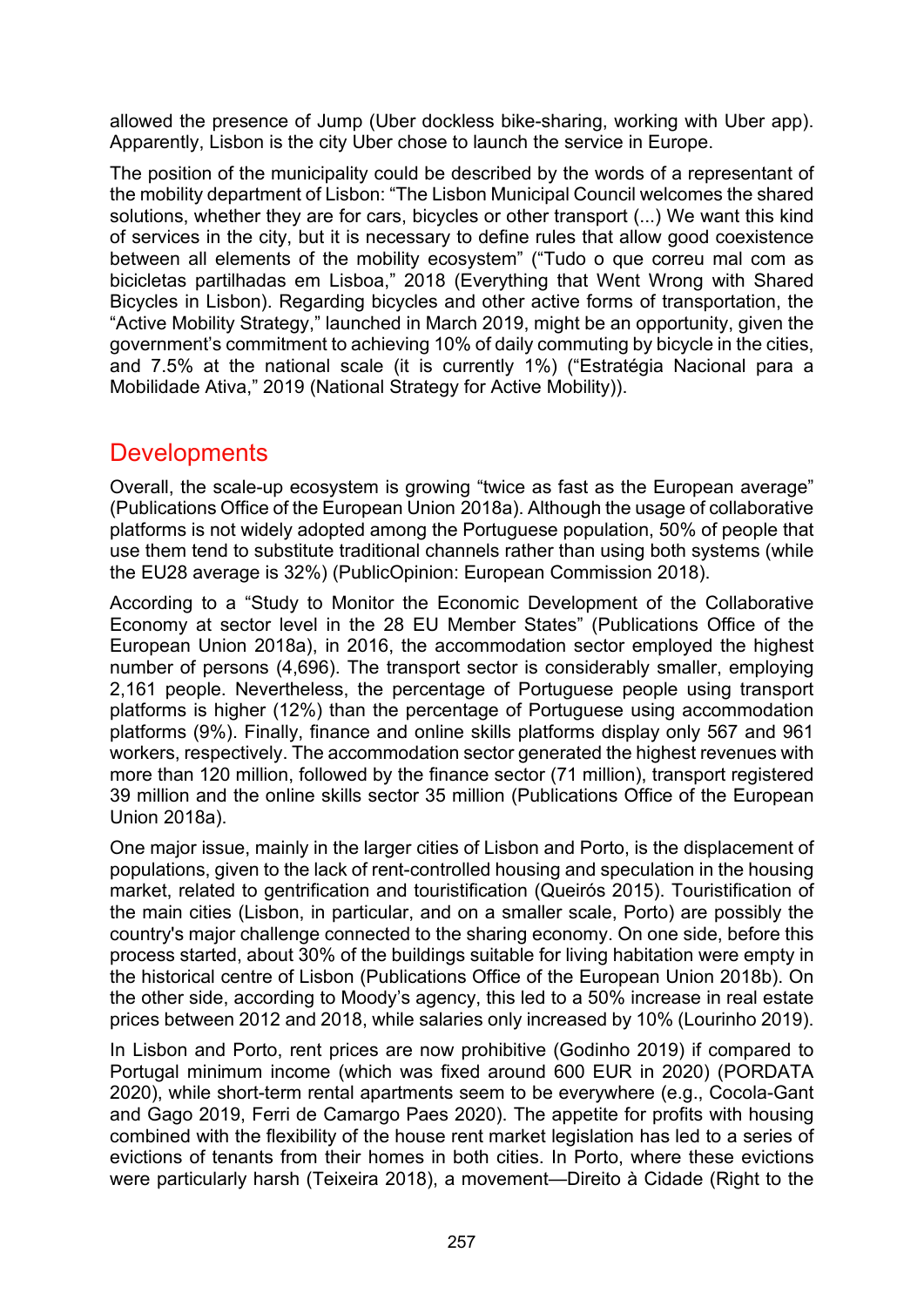City)—was formed by people that struggle to find a place to live and to fight against the gentrification process that excludes local people from the city centre ("Movimento "Direito à cidade" quer dar acesso à habitação no Porto," 2018 (The "Right to the city" Movement wants to give access to Housing in Porto).

Another issue is the feeling of some Lisbon and Porto inhabitants that the city "has been stolen" by tourists. This issue is under looked at in academic literature, but few articles discussing it exists. Alfama, one of the central neighbourhoods of Lisbon, has been quite studied. For instance, Sequera and Nofri (Sequera and Nofre 2019) analysed the case of Alfama, one of the central neighbourhoods of Lisbon, and how the presence of Airbnb and the touristification process, in general, impacted the overall development of the neighbourhood. According to the author, the processes of gentrification and studentification that were occurring in the area since the late 1990s were disrupted by the presence of Airbnb and the recent touristification, resulting in a transformation of the neighbourhood into an "outdoor hotel."

Cocola/Gant and Gago conducted another study that focuses on the case of Alfama (Cocola-Gant and Gago 2019). The authors conducted fine-grained fieldwork between 2015 and 2017. In their research, they did not find evidence of a collaborative approach. Rather, the two authors encountered and described a buy-to-lend investment in which different players profit from rents replacing residents with tourists.

In his thesis, Paes analysed the overall development of Airbnb in the entire city of Lisbon (Ferri de Camargo Paes 2020) and how the presence of the platform is affecting housing stock, renting price, regulation and policy, gentrification, and the touristic environment of the city in Lisbon. According to his analysis, the Airbnb business is growing in stride around the entire country. In Lisbon, in particular, the platform has increased by 192% number of listings and by 144% entire homes listings during the time of his analysis (that ranges from March 2015 to December 2018), rising throughout the historic centre and expanding to the surroundings, similar to a gentrification tendency. In particular, the author reports how many rental costs are far too high to be afforded by the average Portuguese population, e single room costing an amount of money compared with the minimum wage salary (Ferri de Camargo Paes 2020). This trend can also be found in other platforms; for instance, the website Uniplace [\(https://rent.uniplaces.com,](https://rent.uniplaces.com/) link visited in June 2020) estimates 605 EUR as total profit for property owners renting a single room.

In Porto, there was a mediatic dispute between the Mayor and a movement that criticised the municipalities brand "Porto." by spreading posters with an alternative version of it "Morto" (which means "dead" in Portuguese) (Rui Moreira repudia autores dos autocolantes "Morto." 2017, in English: Rui Moreira repudiates the authors of the stickers "Morto"). The critique aimed at the global commodification of the city that suffocated the local business and culture. These areas where a short-term rental is growing very fast, causing the discontent of part of the population, may be a fruitful lab for experiments such as Fairbnb. In these areas, combining some form of restitution to the neighbourhood and more democratic forms of governance may mitigate some downsides of touristification. It is interesting to notice that, although sharing economy platforms, such as Airbnb, are a part of this dilemma, they have been used and formed to sustain collective reactions in order to cope with the difficulties of housing prices and fight for more fair legislation and fiscalisation of eviction procedures.

To conclude the overview of the recent development of the collaborative economy in Portugal, we analysed the situation of the players active in 2019 (described in the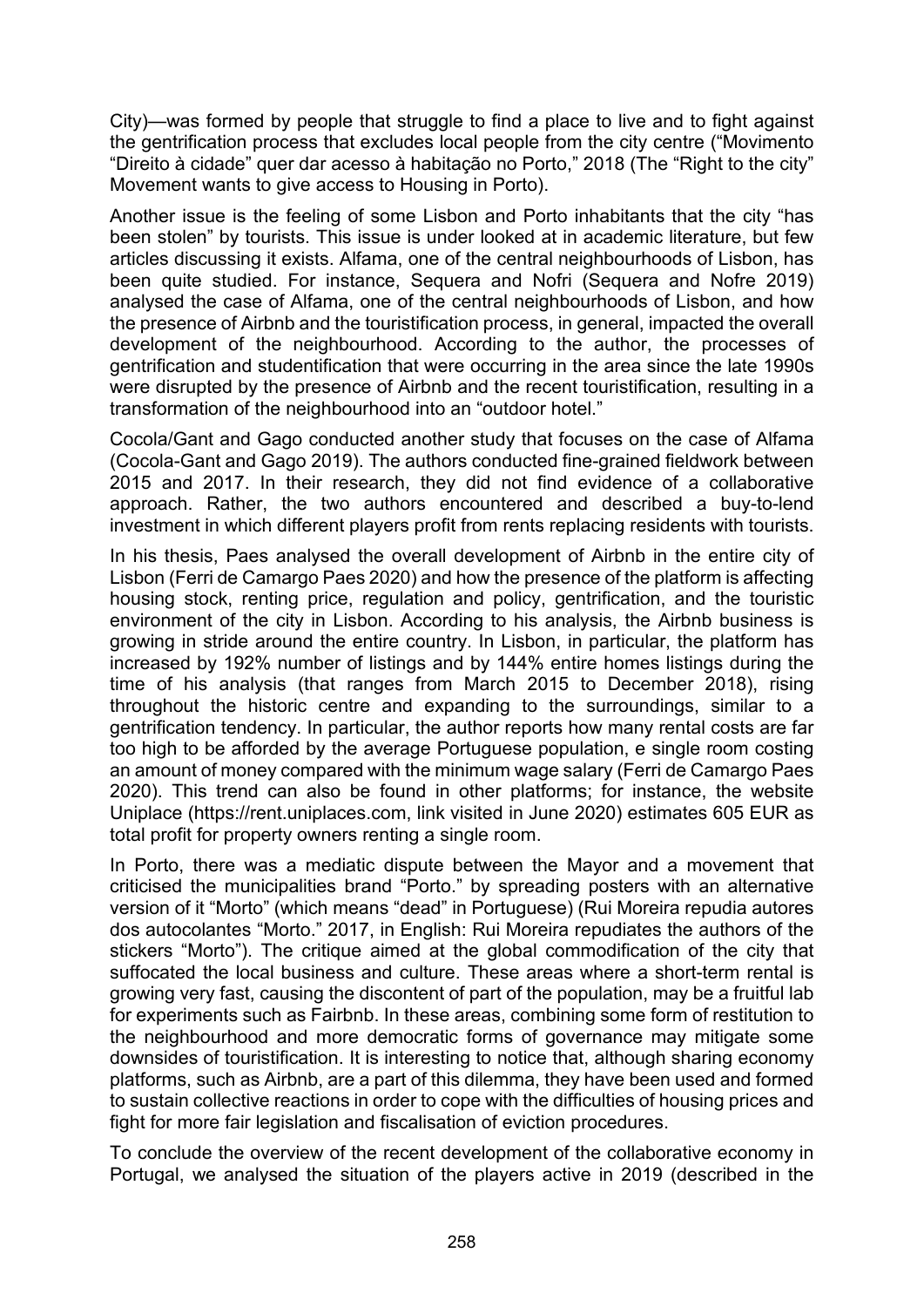Example Section) in 2020. Most of the players described in Table 1 are still active. The only discontinuity appears to be Portugal Crowd, a crowdlending service for real estate. The website ([http://portugalcrowd.pt](http://portugalcrowd.pt/wportcrowd/url/homepage)) of this service is no longer reachable. Also, the car-sharing service Drive-Now (www.drive-[now.com/pt/en/lisbon](https://www.drive-now.com/pt/en/lisbon)) recently discontinued its service in Portugal, although the platform is still operating in other countries.

In addition to the player highlighted in the Table, we wish to mention also UniLoop, a platform created by the founders of "Book in Loop," launched UniLoop, a platform for the second-hand shipment of schoolbooks. According to (Pimentel 2018), the platform allows families to buy books at the cost of 40% of the new book, while those who sell books receive the 20% of the price of the book new.

#### Issues

As we have seen in the development session, one major issue that primarily affects the larger cities of Lisbon and Porto is the lack of control over rent housing and speculation in the housing market, that are often resulting in gentrification and touristification (Queirós 2015). For instance, the rental prices in Lisbon reached a very high amount that clearly does not address Portuguese people, as a minimum wage amount might be charged for a single room (Ferri de Camargo Paes 2020). At the same time, the touristification, boosted by the presence of Airbnb, is radically transforming some areas of the city, rendering entire areas tourist-oriented spaces (Sequera and Nofre 2019). At the same time, it appears that in specific areas, the presence of Airbnb is not lead by a sharing or collaborative approach, rather by a real business-driven acquisition of houses (Cocola-Gant and Gago 2019).

It is interesting to notice that, although sharing economy platforms such as Airbnb is a part of this dilemma, other platforms have been used and formed to sustain collective reactions in order to cope with the difficulties of housing prices and fight for more fair legislation and fiscalisation of eviction procedures.

Searching online for information on the Portuguese collaborative economy, the newspapers/websites/blogs that are not directly targeting displacement processes usually seem optimistic and positively oriented toward it and toward the collaborative economy in general.

Mainstream media mostly overlap them and tend to focus on the potential of a collaborative economy to get advantages to Portuguese society.

# Other Major Players

In the Portuguese collaborative economy landscape, we can also encounter other players who are pushing toward or against the market regulation, in particular related to short-term rental and mobility platforms.

For instance, "Direito à Cidade" (Right to the City) and "O Porto não se vende" (Porto is not for sale) in Porto, and "Habita" (Dwell) and "Stop Despejos" (Stop Evictions) in Lisbon are four organizations aiming at contrasting some of the adverse effects of the touristification in the city where they are located. In particular, these organizations act against the displacement processes due to the rising of rents in the central areas. On the contrary, both the Associação da Hotelaria, Restauração e Similares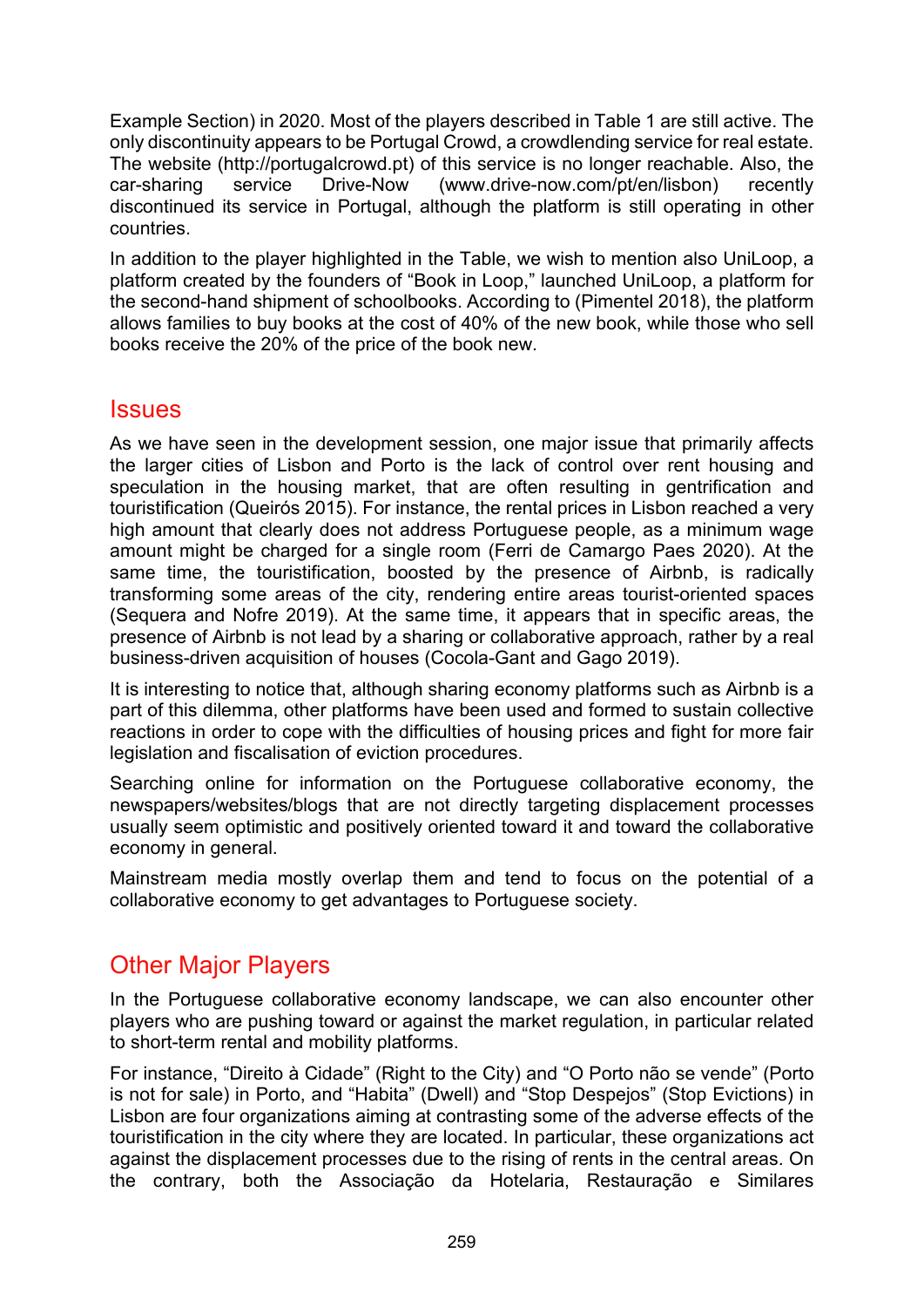(accommodation and restoration association) and the Associação de Alojamento Local (short-term rental association) openly contrasted the new restricting regulation of the short-term rental, arguing that additional rules will negatively affect tourism.

To conclude this section, ANTRAL (the national association of taxi drivers) promoted demonstrations against Uber and Cabify. Moreover, it initiated the legal process that led to the Lisbon Court decision of prohibiting Uber Pool and Uber POP.

### Future Directions of Research

From our research, it appears that an academic debate discussing the issues related to collaborative economy in Portugal is still in an early stage, and this phenomenon deserves specific studies.

As we have seen (Cocola-Gant and Gago 2019; Lourinho 2019, Ferri de Camargo Paes 2020), short-term rental services might have quite a negative drawback on the local population. Recent Portuguese legislation developed policies aiming to limit issues related to the increase in rental costs, and the progressive touristification might have a positive impact on the central area of Lisbon and Porto. We support that the effect of this regulation is worth studying.

We also aim to encourage further research that investigates the positive aspects of the collaborative economy in Portugal. Particularly relevant and promising seems the cases of the book sharing services such as "Book in Loop" and "UniLoop."

### **Summary**

In this paper, we presented an overview of the collaborative economy in Portugal. We started by presenting a number of local shared economy platforms and services. We highlighted how the situation of these players have changed between 2018 and 2020, highlighting, in particular, the positive impact of book sharing services.

Portuguese public authorities seem worried about the risk involved in the unregulated development of rental and mobility services and are intervening to regulate this sector. Therefore, in this paper, we also present an overview of such regulations. A large part of our text focused on rental related and touristification issues that are a direct or indirect consequence of the big international short-term rent platforms such as Airbnb. This aspect seems to be a central issue related to the current Portuguese situation, as highlighted by (Cocola-Gant and Gago 2019; Lourinho 2019), as it is negatively affecting the rental costs that can be too expensive for the local population (Ferri de Camargo Paes 2020).

### References

Cocola-Gant, A., and Gago, A. (2019). Airbnb, buy-to-let investment and tourismdriven displacement: A case study in Lisbon. *Environment and Planning A: Economy and Space*, 0308518X19869012. https://doi.org/10.1177/0308518X19869012

*Diário da República, 1.a série, N.o 236*. (2017). https://dre.pt/application/file/a/114336872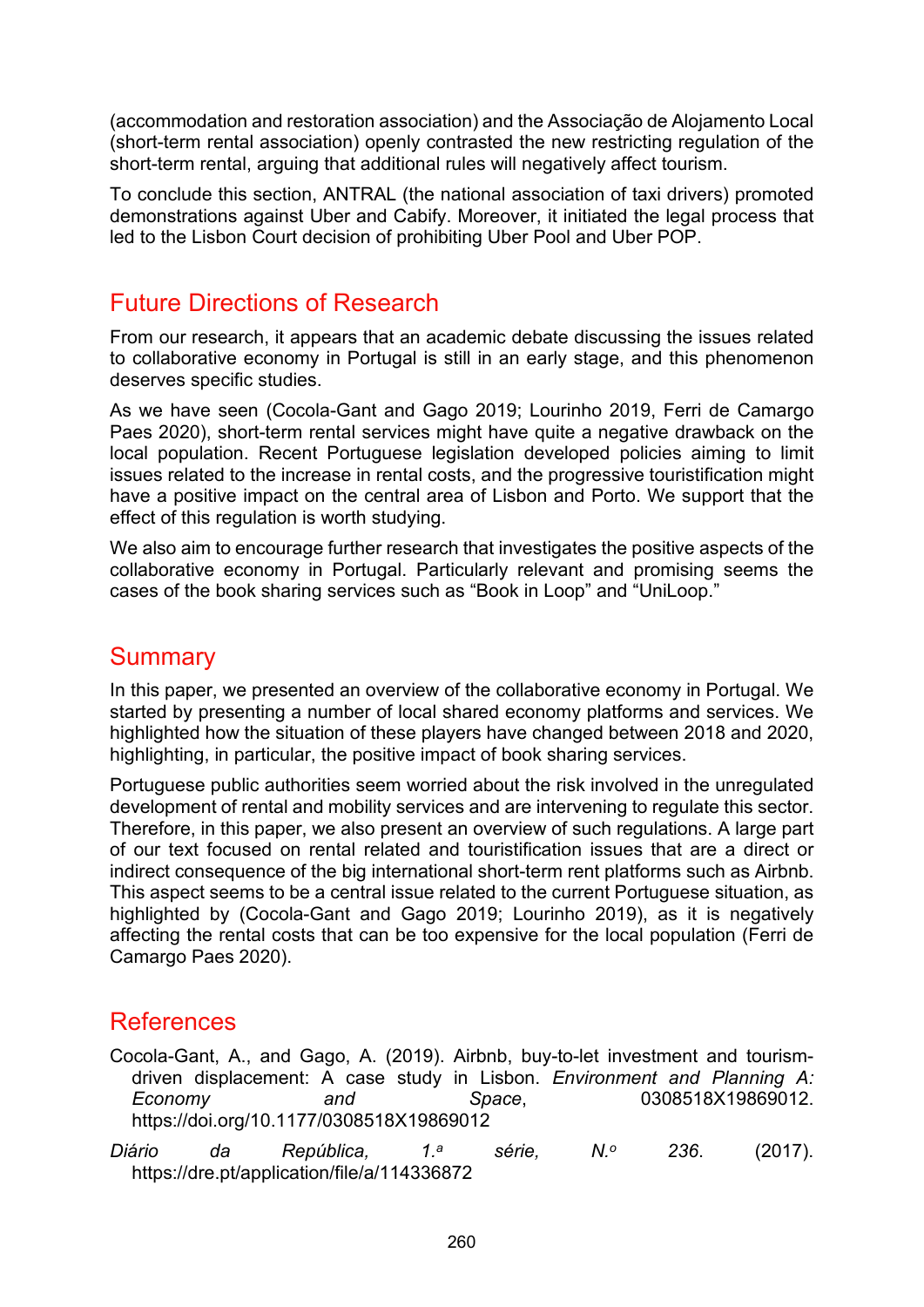- *Estratégia Nacional para a Mobilidade Ativa*. (2019). [www.dgo.pt/politicaorcamental/OrcamentodeEstado/2018/Proposta%20do%20Or](https://www.dgo.pt/politicaorcamental/OrcamentodeEstado/2018/Proposta%20do%20Or%C3%A7amento/Documentos%20do%20OE/Rel-2018.pdf) [%C3%A7amento/Documentos%20do%20OE/Rel](https://www.dgo.pt/politicaorcamental/OrcamentodeEstado/2018/Proposta%20do%20Or%C3%A7amento/Documentos%20do%20OE/Rel-2018.pdf)-2018.pdf
- Ferri de Camargo Paes, F. (2020, February). *Airbnbfication of Lisbon: Effects of the Short-Term Rentals in Lisbon*. www.researchgate.net/publication/339984917 Airbnbfication of Lisbon -Effects of the Short-Term Rentals in Lisbon
- Godinho, R. (2019, 03). Rendas sobem em todas as freguesias de Lisboa e Porto. Aumentos chegam aos 27% mercados, Jornal de Negócios. *Negocios*. www.jornaldenegocios.pt/mercados/detalhe/rendas-sobem-em-todas-asfreguesias-de-lisboa-e-porto-aumentos-chegam-aos-27. Accessed: 29 May 2020.
- *Lei 30/2013*, 08.05.2013. (2013). https://dre.pt/pesquisa/- /search/260892/details/normal?q=Lei+n.%C2%BA%2030%2F2013%2C%20de+8 +de+maio. Accessed: 29 May 2020.
- Lourinho, J. C. (2019, June 3). Já não cabem mais Airbnb em Lisboa. *O Jornal Económico*. https://jornaleconomico.sapo.pt/noticias/ja-nao-cabem-mais-Airbnbem-lisboa-451783. Accessed: 16 June 2020.
- Nunes, F. (2018, 10). "Lei da Uber" já está em vigor. Saiba tudo o que vai mudar para plataformas, motoristas e utilizadores. ECO. *SAPO*. https://eco.sapo.pt/2018/10/31/distico-no-carro-curso-para-motoristas-e-limite-dehoras-ao-volante-tudo-o-que-vai-mudar-com-a-lei-da-uber/. Accessed: 29 May 2020.
- Patricío, I. (2018, July 21). Esta é a nova lei do alojamento local. Saiba tudo o que vai mudar. ECO. *SAPO*. https://eco.sapo.pt/2018/07/21/esta-e-a-nova-lei-doalojamento-local-saiba-tudo-o-que-vai-mudar/. Accessed: 29 May 2020.
- Pimentel, A. (2015, 04). Tribunal de Lisboa proíbe atividade da Uber em Portugal. Para já. *Observador*. https://observador.pt/2015/04/28/tribunal-da-relacao-lisboa-proibeatividade-da-uber-portugal/. Accessed: 29 May 2020.
- Pimentel, A. (2018, June 14). Book in Loop lança plataforma para compra e venda de manuais usados de universitários. *Observador*. https://observador.pt/2018/06/14/book-in-loop-lanca-plataforma-para-compra-evenda-de-manuais-usados-de-universitarios/. Accessed: 16 June 2020.
- Publications Office of the European Union. (2018a). *Study to Monitor the Economic Development of the Collaborative Economy at sector level in the 28 EU Member States: final report*. http://op.europa.eu/en/publication-detail/- /publication/0cc9aab6-7501-11e8-9483-01aa75ed71a1/language-en. Accessed: 29 May 2020.
- Publications Office of the European Union. (2018b). *Study on the assessment of the regulatory aspects affecting the collaborative economy in the tourism accommodation sector in the 28 Member States (580/PP/GRO/IMA/15/15111J): task 2 report*. http://op.europa.eu/en/publication-detail/-/publication/c7a7b5bb-526d-11e8-be1d-01aa75ed71a1/language-en/format-PDF. Accessed: 29 May 2020.